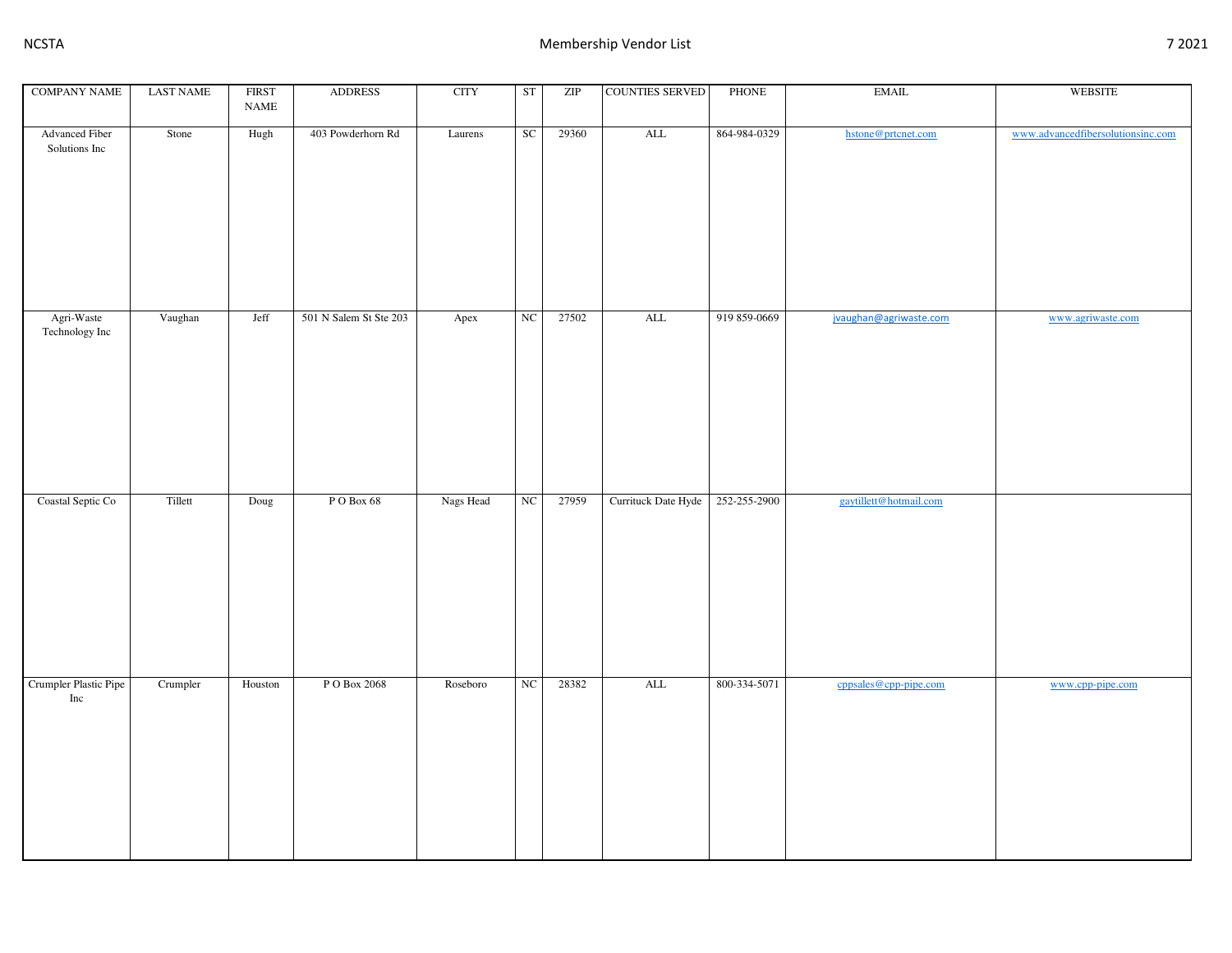| <b>COMPANY NAME</b>                  | <b>LAST NAME</b> | <b>FIRST</b><br>$\ensuremath{\mathsf{NAME}}$ | <b>ADDRESS</b>      | <b>CITY</b> | <b>ST</b>        | $\ensuremath{\mathrm{ZIP}}$ | <b>COUNTIES SERVED</b> | PHONE        | EMAIL                            | WEBSITE                    |
|--------------------------------------|------------------|----------------------------------------------|---------------------|-------------|------------------|-----------------------------|------------------------|--------------|----------------------------------|----------------------------|
| EZ Treat Inc                         | Stidham          | Mike                                         | P O Box 176         | Haymarket   | <b>VA</b>        | 20168                       | All                    | 703-753-4770 | mstidham@wztreat.net             | www.eztreat.net            |
| Integrity Tank Sales $\&$<br>Service | Davis            | Chad                                         | PO Box 8            | Wilson      | NC               | 27894                       | $\mbox{ALL}$           | 252-206-1641 | cdavis@integrity-tank.com        | www.integrity-tank.com     |
|                                      |                  |                                              |                     |             |                  |                             |                        |              |                                  |                            |
| Rakestraw Insurance<br>Cener Inc     | Hall             | Katherine                                    | 725 N Hwy St        | Madison     | $_{\rm NC}$      | 27025                       | All                    | 336-427-5181 | katherine@rakestrawinsurance.com | www.rakestrawinsurance.com |
| Shoaf Precast Inc                    | Shoaf            | Jimmy                                        | 4130 West US Hwy 64 | Lexington   | $_{\mathrm{NC}}$ | 27295                       | $\mbox{ALL}$           | 336-787-5826 | jimmy@shoafprecast.com           | www.shoafprecast.com       |